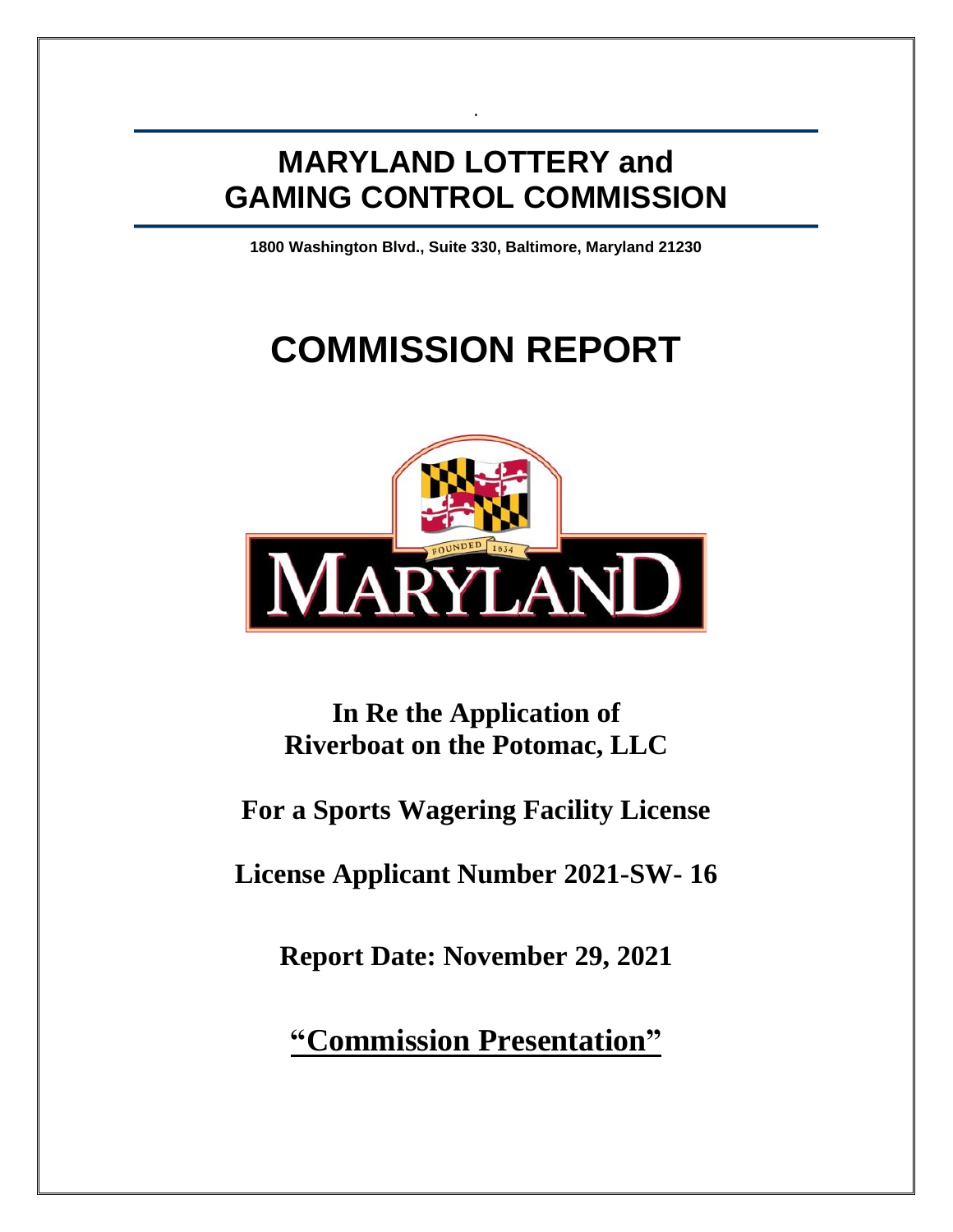# **Sports Wagering Facility License Commission Presentation RIVERBOAT ON THE POTOMAC, LLC**

## **Introduction**

We are conducting a hearing on the Sports Wagering Facility License application submitted by Riverboat on the Potomac, LLC. The Maryland Lottery and Gaming Control Agency is required by "The Sports Wagering Law" to conduct an investigation to determine if Riverboat on the Potomac, LLC is qualified to be awarded a Sports Wagering Facility license.

You (the Commissioners) have been provided with the complete investigative report on Riverboat on the Potomac, LLC. You have also received a copy of the public report that was in your packets and made available to the public on the agency website. I will summarize the reports that have been given to you.

## **Background**

LVOE, Inc. was incorporated in Maryland on November 30, 2020, and operates under the name Riverboat on the Potomac. Riverboat on the Potomac is a restaurant, off-track betting facility, lottery retailer and liquor store located at 301 Beach Terrace, Colonial Beach, Virginia. The facility is located on a pier in the waters of the Potomac River and is situated within the jurisdiction of Charles County, Maryland. Bodhi Naav, LLC was incorporated in Maryland on January 10, 2020 and functions solely as the holder of all real estate assets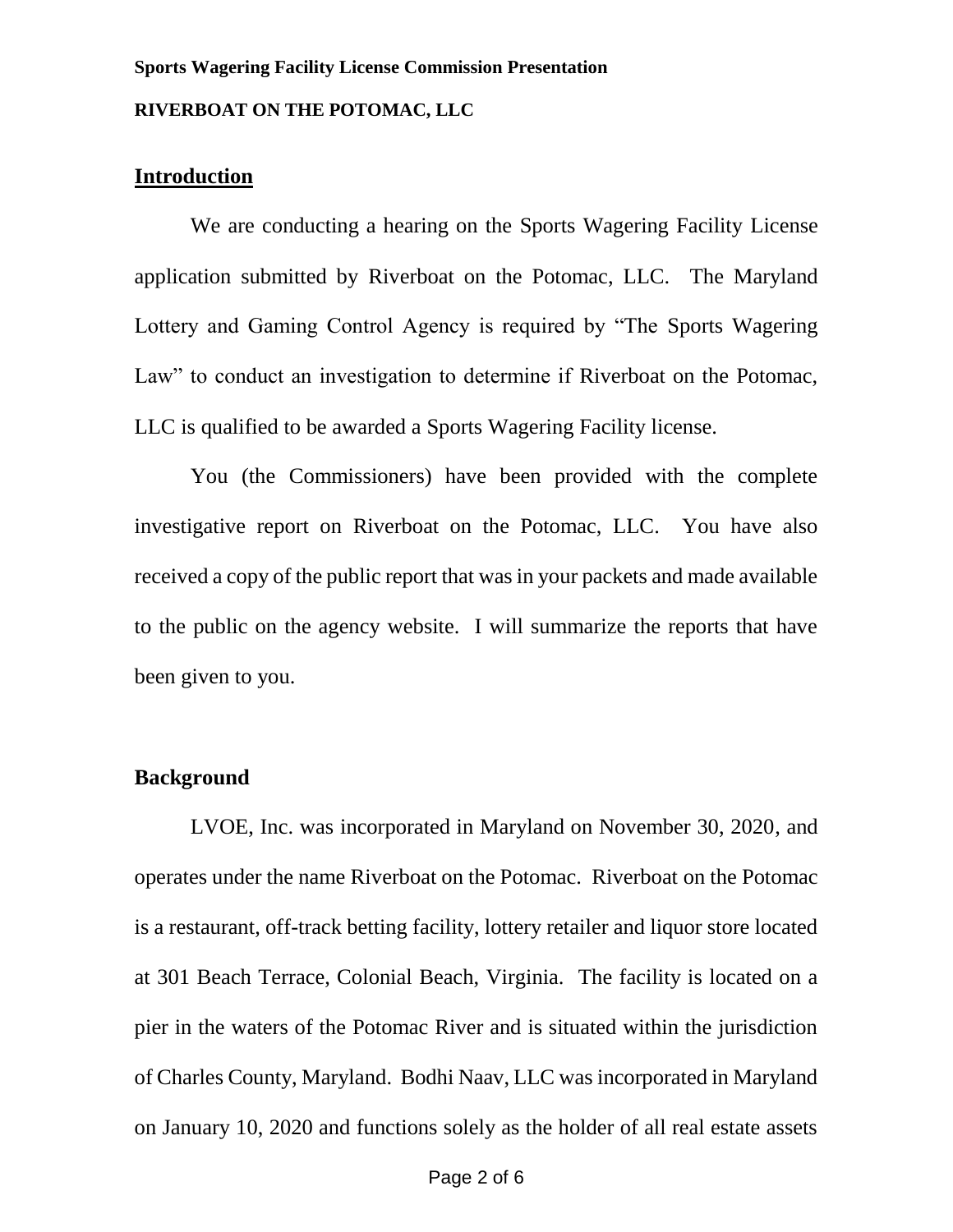#### **RIVERBOAT ON THE POTOMAC, LLC**

of Riverboat on the Potomac. In February, 2021, Bodhi Naav, LLC entered into a teaming agreement with Delmock Technologies, Inc. to pursue a license to operate a sports wagering facility at Riverboat on the Potomac. Delmock is a Maryland corporation formed on October 15, 2002, which mainly provides information technology services to U.S. government agencies and private companies. On May 10, 2021, the parties formed Riverboat on the Potomac, LLC to hold the sports wagering facility license. Delmock Technologies, Inc. established Delmock Entertainment, LLC on August 31, 2021, to hold its share of the sports wagering entity.

Riverboat on the Potomac, LLC and PointsBet Maryland, LLC entered into a retail and mobile sports book agreement on June 9, 2021.

Riverboat on the Potomac, LLC has filed a Sports Wagering Facility License Application with the MLGCA. LVOE, Inc., Bodhi Naav, LLC, Delmock Technologies, Inc., and Delmock Entertainment, LLC have all filed Sports Wagering Principal Entity Applications with the MLGCA. PointsBet Maryland, LLC has filed a Sports Wagering Facility Operator License Application and has been found qualified by clear and convincing evidence through application of alternative licensing standards by the Maryland Lottery and Gaming Control Commission.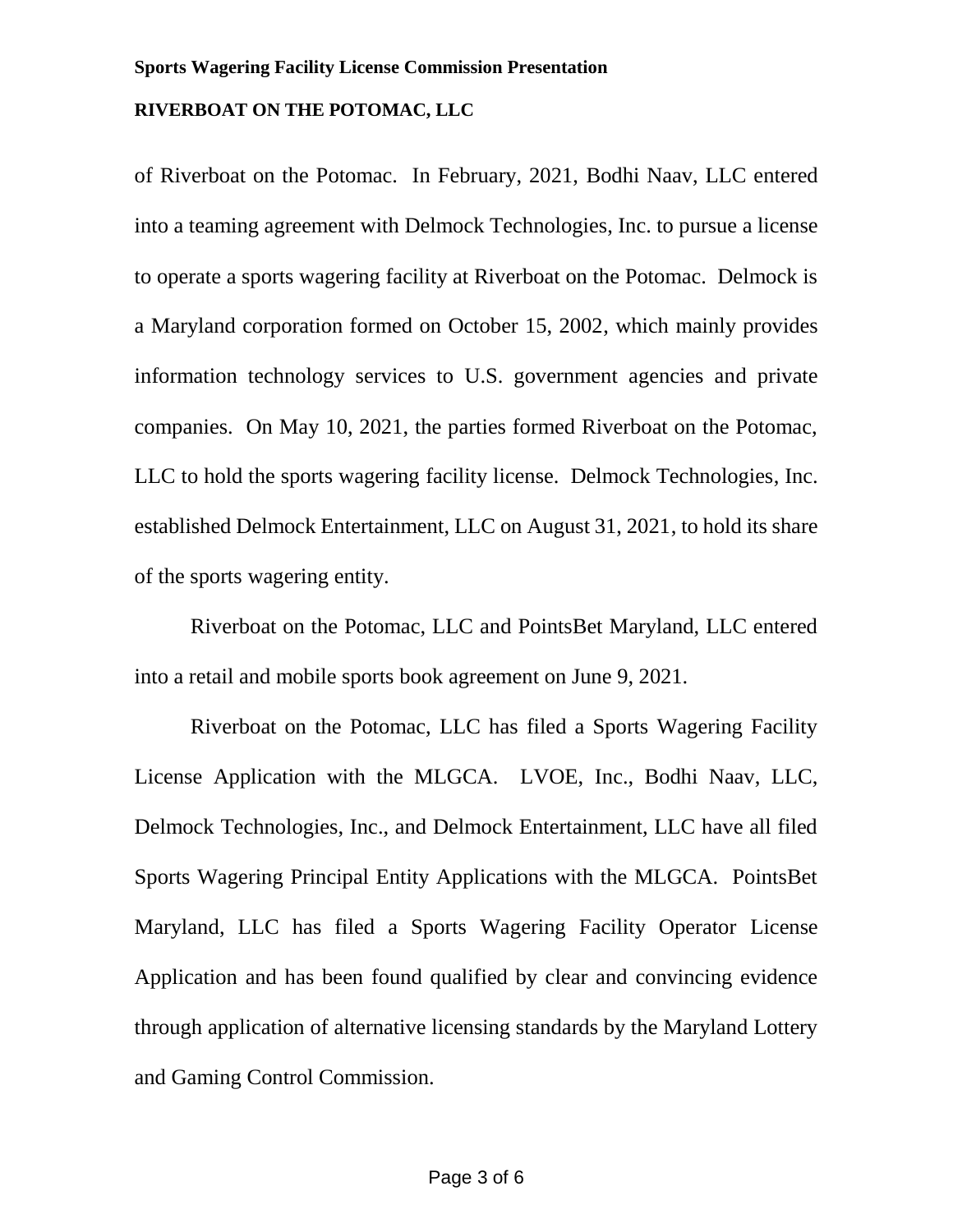### **RIVERBOAT ON THE POTOMAC, LLC**

# **Ownership of Applicant**

LVOE, Inc. is wholly owned by Mr. Maruthi Prasad Veeramarchnani. Bodhi Naav, LLC is owned 67% by Ms. Gagandeep Suri and 33% by Mr. Veeramarchnani. Mr. Winston DeLattiboudere is sole owner of both Delmock Technologies, Inc. and Delmock Entertainment, LLC. Mr. Maruthi Prasad Veeramarchnani, Ms. Gagandeep Suri and Mr. Winston DeLattiboudere have all filed Sports Wagering Principal Employee License Applications with the MLGCA. Additionally, Mr. Antonio Jones has filed a Sports Wagering Principal Employee License Application as an officer of Delmock Entertainment, LLC.

# **FINDINGS**

The MLGCA conducted a complete and thorough background investigation as authorized under the Sports Wagering Law by analyzing corporate records and documents; scrutinizing the business operations, practices, and transactions of: (i) Riverboat on the Potomac, LLC, (ii) LVOE, Inc., (iii) Bodhi Naav, LLC, (iv) Delmock Technologies, Inc., and (v) Delmock Entertainment, LLC; and conducting interviews of key personnel, focusing on required qualification criteria involving integrity and financial stability.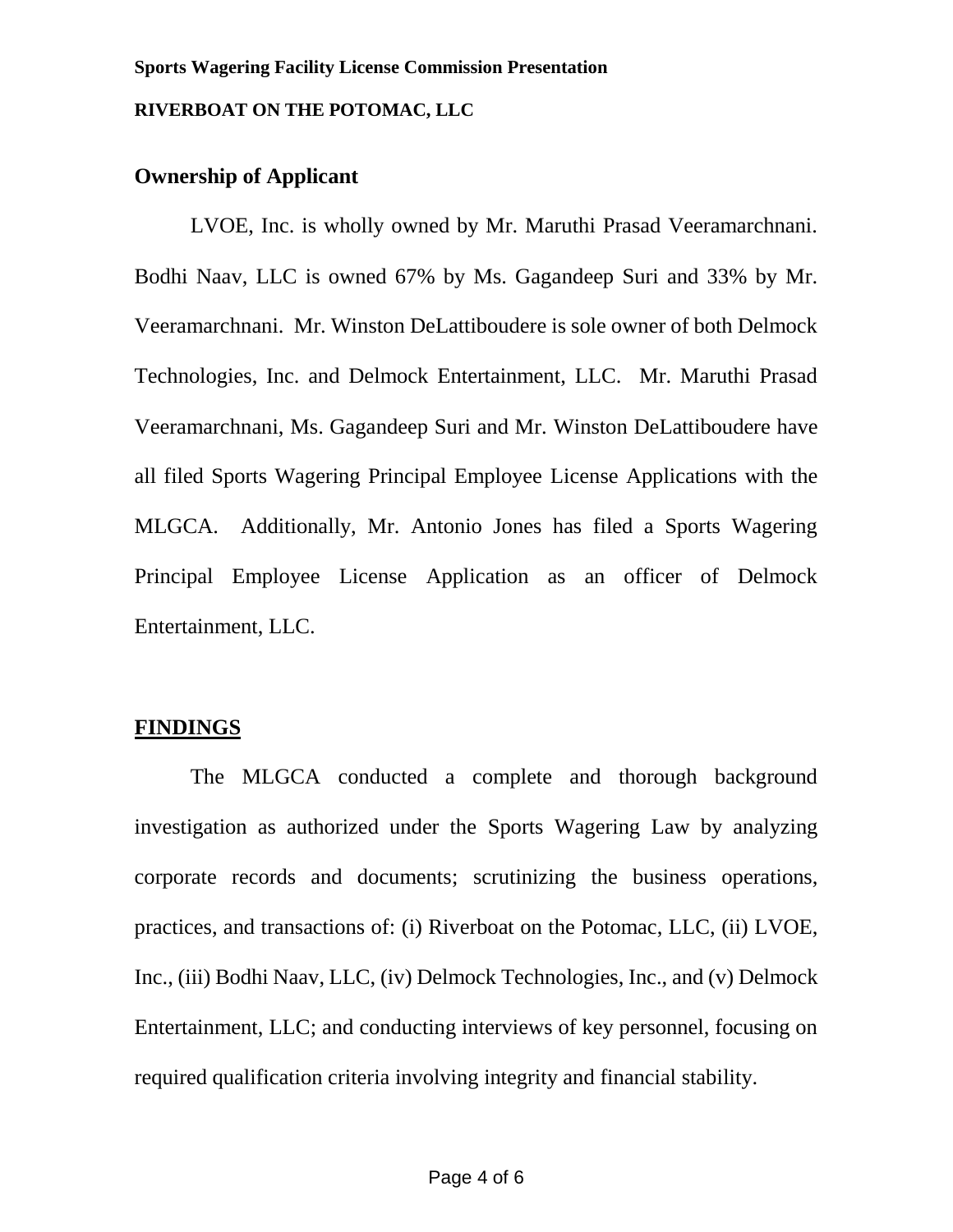#### **Sports Wagering Facility License Commission Presentation**

#### **RIVERBOAT ON THE POTOMAC, LLC**

A comprehensive review was conducted of all of the consolidated financial statements. The Applicant satisfies the standards for financial stability, integrity and responsibility in connection with the Sports Wagering Facility License Application. We offer the following comments:

- 1) Riverboat on the Potomac, LLC was found to have financial stability, integrity and responsibility;
- 2) There are no material issues involving the known financial backers of the Applicant;
- 3) Riverboat on the Potomac, LLC possesses the requisite good character, honesty and integrity;
- 4) Riverboat on the Potomac, LLC has sufficient business ability and experience; and
- 5) There were no potential disqualifying factors.

# **APPLICANT and PRINCIPAL ENTITIES**

The Applicant and its principal entities satisfy the applicable qualification criteria under SG  $\S$  9-1A-07(c)(7), and are not disqualified under